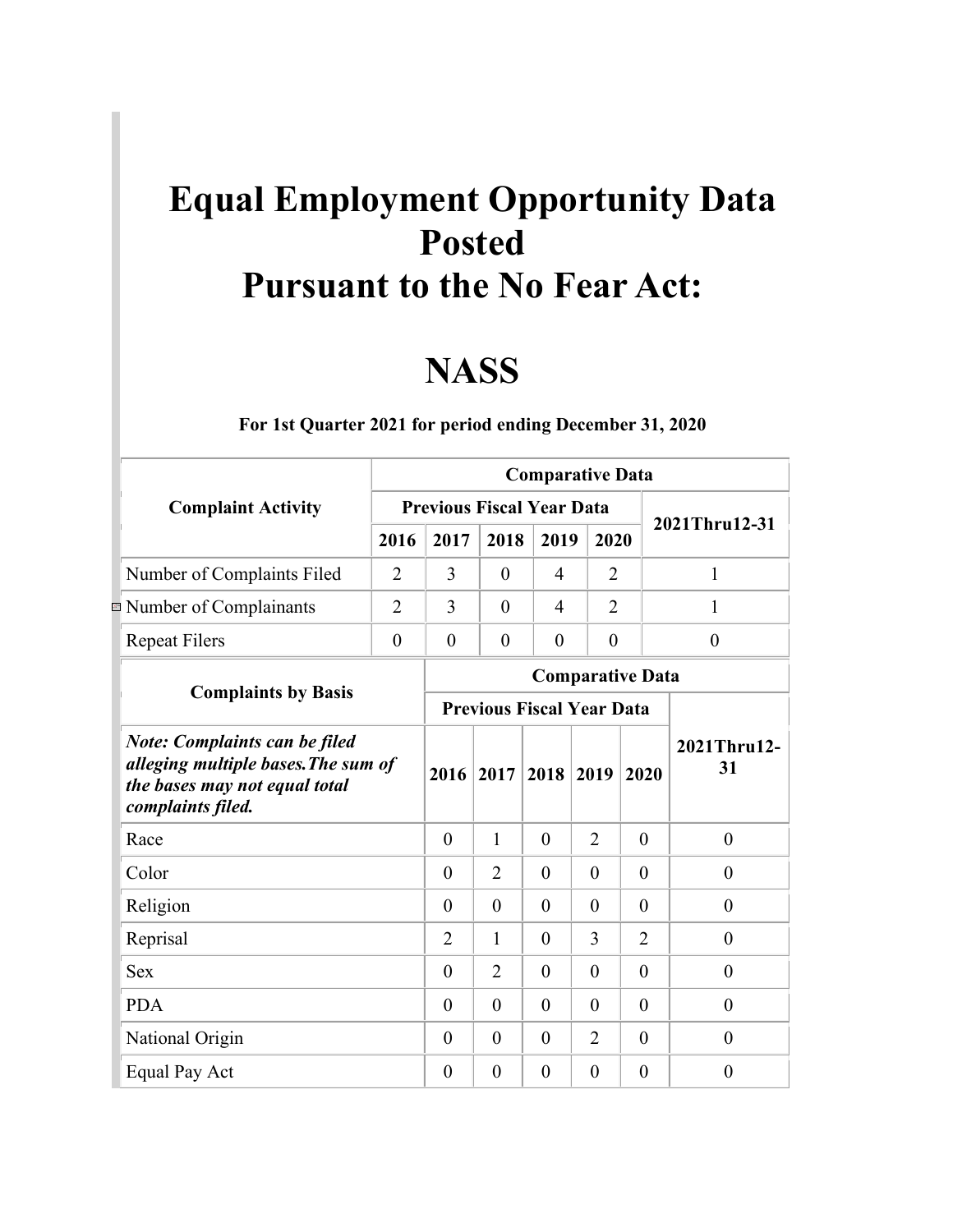| Age                                                                                                                               | $\boldsymbol{0}$ | $\mathbf{1}$                     | $\overline{0}$   | 1                | $\theta$                | $\boldsymbol{0}$  |
|-----------------------------------------------------------------------------------------------------------------------------------|------------------|----------------------------------|------------------|------------------|-------------------------|-------------------|
| Disability                                                                                                                        | $\boldsymbol{0}$ | 1                                | $\theta$         | $\overline{0}$   | $\overline{2}$          | 1                 |
| Genetics                                                                                                                          | $\theta$         | $\theta$                         | $\overline{0}$   | $\overline{0}$   | $\theta$                | $\overline{0}$    |
| Non-EEO                                                                                                                           | $\boldsymbol{0}$ | $\boldsymbol{0}$                 | $\boldsymbol{0}$ | $\overline{0}$   | $\overline{0}$          | $\boldsymbol{0}$  |
|                                                                                                                                   |                  |                                  |                  |                  | <b>Comparative Data</b> |                   |
| <b>Complaints by Issue</b>                                                                                                        |                  | <b>Previous Fiscal Year Data</b> |                  |                  |                         |                   |
| <b>Note: Complaints can be filed</b><br>alleging multiple bases. The sum of<br>the bases may not equal total<br>complaints filed. | 2016             | 2017                             | 2018             | 2019             | 2020                    | 2021Thru12-<br>31 |
| Appointment/Hire                                                                                                                  | $\mathbf{1}$     | $\theta$                         | $\overline{0}$   | $\overline{0}$   | $\theta$                | $\boldsymbol{0}$  |
| <b>Assignment of Duties</b>                                                                                                       | $\mathbf{1}$     | $\boldsymbol{0}$                 | $\overline{0}$   | $\theta$         | $\theta$                | $\mathbf{1}$      |
| Awards                                                                                                                            | $\boldsymbol{0}$ | $\theta$                         | $\overline{0}$   | $\overline{0}$   | $\theta$                | $\boldsymbol{0}$  |
| <b>Conversion to Full Time/Perm Status</b>                                                                                        | $\boldsymbol{0}$ | $\boldsymbol{0}$                 | $\overline{0}$   | $\overline{0}$   | $\theta$                | $\boldsymbol{0}$  |
| <b>Disciplinary Action</b>                                                                                                        |                  |                                  |                  |                  |                         |                   |
| Demotion                                                                                                                          | $\boldsymbol{0}$ | $\theta$                         | $\overline{0}$   | $\boldsymbol{0}$ | $\mathbf{0}$            | $\boldsymbol{0}$  |
| Reprimand                                                                                                                         | $\mathbf{1}$     | $\boldsymbol{0}$                 | $\overline{0}$   | $\overline{0}$   | $\mathbf{1}$            | $\boldsymbol{0}$  |
| Suspension                                                                                                                        | $\overline{0}$   | $\overline{0}$                   | $\overline{0}$   | $\overline{0}$   | $\overline{0}$          | $\overline{0}$    |
| Removal                                                                                                                           | $\overline{0}$   | $\boldsymbol{0}$                 | $\overline{0}$   | $\overline{0}$   | $\overline{0}$          | $\boldsymbol{0}$  |
| Other                                                                                                                             | $\overline{0}$   | $\boldsymbol{0}$                 | $\overline{0}$   | $\overline{0}$   | $\mathbf{1}$            | $\overline{0}$    |
| Duty Hours                                                                                                                        | $\theta$         | $\boldsymbol{0}$                 | $\mathbf{0}$     | $\overline{0}$   | $\mathbf{0}$            | $\boldsymbol{0}$  |
| Perf. Eval./ Appraisal                                                                                                            | 1                | 1                                | $\boldsymbol{0}$ | 1                | $\mathbf{1}$            | 1                 |
| Examination/Test                                                                                                                  | $\boldsymbol{0}$ | $\boldsymbol{0}$                 | $\overline{0}$   | $\overline{0}$   | $\theta$                | $\boldsymbol{0}$  |
| <b>Harassment</b>                                                                                                                 |                  |                                  |                  |                  |                         |                   |
| Non-Sexual                                                                                                                        | $\overline{2}$   | $\overline{2}$                   | $\boldsymbol{0}$ | $\overline{3}$   | $\mathbf{1}$            | $\mathbf{1}$      |
| Sexual                                                                                                                            | $\boldsymbol{0}$ | $\mathbf{1}$                     | $\boldsymbol{0}$ | $\boldsymbol{0}$ | $\overline{0}$          | $\boldsymbol{0}$  |
| <b>Medical Examination</b>                                                                                                        | $\boldsymbol{0}$ | $\overline{0}$                   | $\boldsymbol{0}$ | $\theta$         | $\theta$                | $\boldsymbol{0}$  |
| Pay including overtime                                                                                                            | $\boldsymbol{0}$ | $\mathbf{1}$                     | $\overline{0}$   | $\overline{0}$   | $\theta$                | $\boldsymbol{0}$  |
| Promotion/Non-Selection                                                                                                           | $\boldsymbol{0}$ | 3                                | $\boldsymbol{0}$ | $\boldsymbol{0}$ | $\boldsymbol{0}$        | $\boldsymbol{0}$  |
| Reassignment                                                                                                                      |                  |                                  |                  |                  |                         |                   |
| Denied                                                                                                                            | $\boldsymbol{0}$ | $\boldsymbol{0}$                 | $\boldsymbol{0}$ | $\boldsymbol{0}$ | $\boldsymbol{0}$        | $\boldsymbol{0}$  |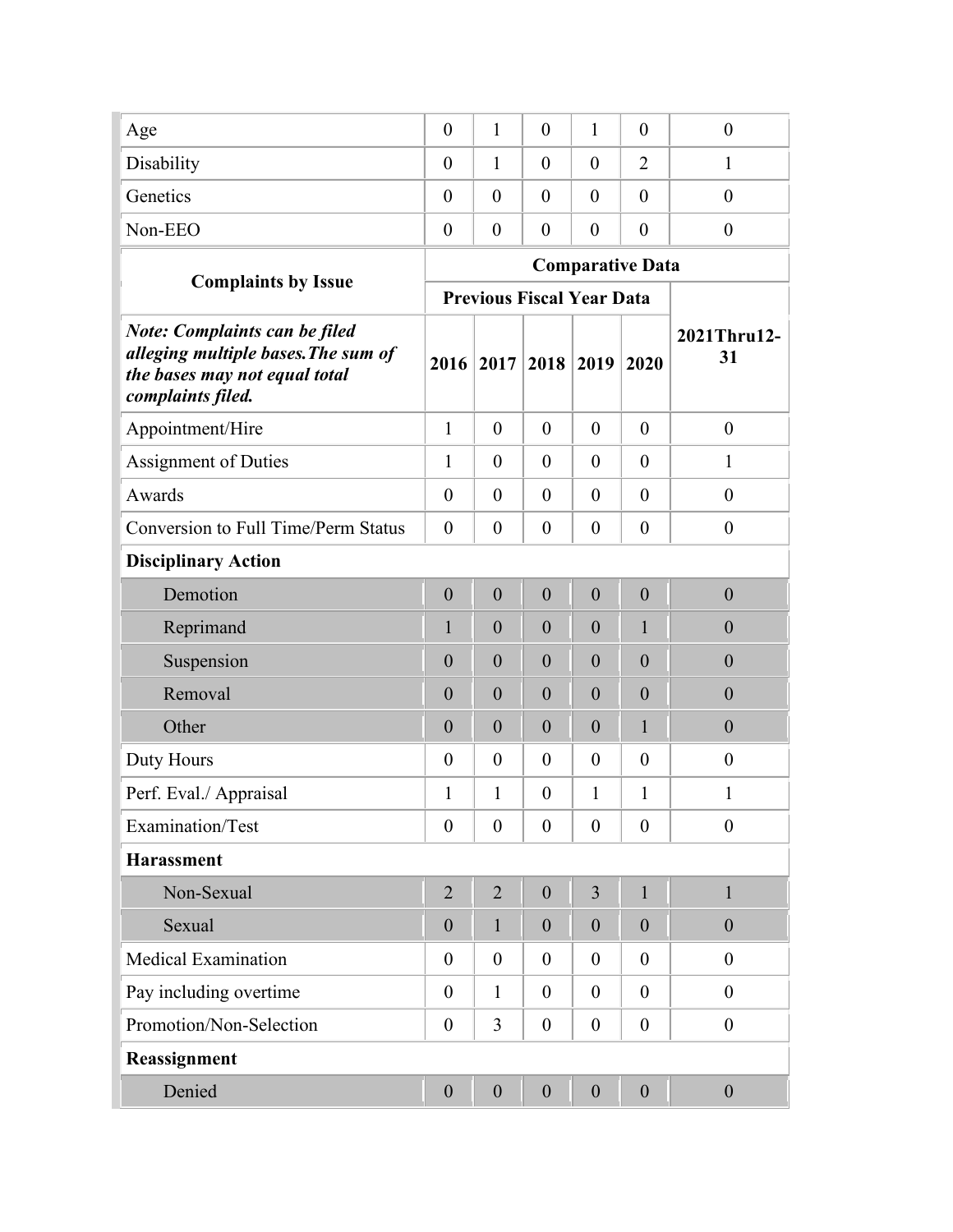| Directed                                                         |          | $\overline{0}$                                                       | $\overline{0}$   | $\theta$         | $\overline{0}$                   |      | $\overline{0}$   | $\overline{0}$   |  |  |  |  |
|------------------------------------------------------------------|----------|----------------------------------------------------------------------|------------------|------------------|----------------------------------|------|------------------|------------------|--|--|--|--|
| Reasonable Accommodation<br>Disability                           |          | 1                                                                    | $\overline{0}$   | $\theta$         | $\theta$                         |      | 1                | 1                |  |  |  |  |
| Reinstatement                                                    |          | $\mathbf{1}$                                                         | $\theta$         | $\theta$         | $\theta$                         |      | $\theta$         | $\overline{0}$   |  |  |  |  |
| Religious Accommodation                                          |          | $\overline{0}$                                                       | $\theta$         | $\theta$         | $\theta$                         |      | $\theta$         | $\theta$         |  |  |  |  |
| Retirement                                                       |          | $\theta$                                                             | $\theta$         | $\theta$         | $\theta$                         |      | $\theta$         | $\theta$         |  |  |  |  |
| Sex-Stereotyping                                                 |          | $\overline{0}$                                                       | $\overline{0}$   | $\theta$         | $\theta$                         |      | $\theta$         | $\overline{0}$   |  |  |  |  |
| Telework                                                         |          | $\overline{0}$                                                       | $\theta$         | $\theta$         | $\theta$                         |      | $\theta$         | $\theta$         |  |  |  |  |
| Termination                                                      |          | $\theta$                                                             | 1                | $\theta$         | $\theta$                         |      | $\theta$         | $\theta$         |  |  |  |  |
| Terms/Conditions of Employment                                   |          | $\overline{2}$                                                       | 2                | $\theta$         | $\theta$                         |      | $\theta$         | $\mathbf{1}$     |  |  |  |  |
| Time and Attendance                                              |          | 1                                                                    | $\theta$         | $\theta$         | $\theta$                         |      | $\theta$         | $\overline{0}$   |  |  |  |  |
| Training                                                         |          | $\overline{0}$                                                       | 1                | $\overline{0}$   | $\theta$                         |      | $\overline{0}$   | $\boldsymbol{0}$ |  |  |  |  |
| Other                                                            |          |                                                                      |                  |                  |                                  |      |                  |                  |  |  |  |  |
| User Defined - Other 1                                           |          | $\overline{0}$                                                       | $\overline{0}$   | $\overline{0}$   | $\overline{0}$                   |      | $\overline{0}$   | $\overline{0}$   |  |  |  |  |
| User Defined - Other 2                                           |          | $\overline{0}$                                                       | $\overline{0}$   | $\theta$         | $\theta$                         |      | $\overline{0}$   | $\overline{0}$   |  |  |  |  |
| User Defined - Other 3                                           |          | $\theta$                                                             | $\overline{0}$   | $\theta$         | $\overline{0}$                   |      | $\overline{0}$   | $\overline{0}$   |  |  |  |  |
| User Defined - Other 4                                           |          | $\overline{0}$                                                       | $\boldsymbol{0}$ | $\overline{0}$   | $\boldsymbol{0}$                 |      | $\boldsymbol{0}$ | $\boldsymbol{0}$ |  |  |  |  |
|                                                                  |          | <b>Comparative Data</b>                                              |                  |                  |                                  |      |                  |                  |  |  |  |  |
| <b>Processing Time</b>                                           |          |                                                                      |                  |                  | <b>Previous Fiscal Year Data</b> |      |                  | 2021Thru12-      |  |  |  |  |
|                                                                  | 2016     | 2017                                                                 |                  | 2018             | 2019                             | 2020 | 31               |                  |  |  |  |  |
| Complaints pending during fiscal year                            |          |                                                                      |                  |                  |                                  |      |                  |                  |  |  |  |  |
| Average number of days<br>in investigation                       | 255.00   | 157.67                                                               |                  | $\boldsymbol{0}$ | $\boldsymbol{0}$                 |      | 182.00           | $\boldsymbol{0}$ |  |  |  |  |
| Average number of days<br>in final action                        | 26.00    | 25.00                                                                |                  | 13.00            | 53.00                            |      | 29.25            | $\boldsymbol{0}$ |  |  |  |  |
| Complaint pending during fiscal year where hearing was requested |          |                                                                      |                  |                  |                                  |      |                  |                  |  |  |  |  |
| Average number of days<br>in investigation                       | 324.00   | 148.00                                                               |                  | $\boldsymbol{0}$ | $\overline{0}$                   |      | 174.50           | $\theta$         |  |  |  |  |
| Average number of days<br>in final action                        | $\theta$ | $\boldsymbol{0}$                                                     |                  | 13.00            | 53.00                            |      | 6.00             | $\overline{0}$   |  |  |  |  |
|                                                                  |          | Complaint pending during fiscal year where hearing was not requested |                  |                  |                                  |      |                  |                  |  |  |  |  |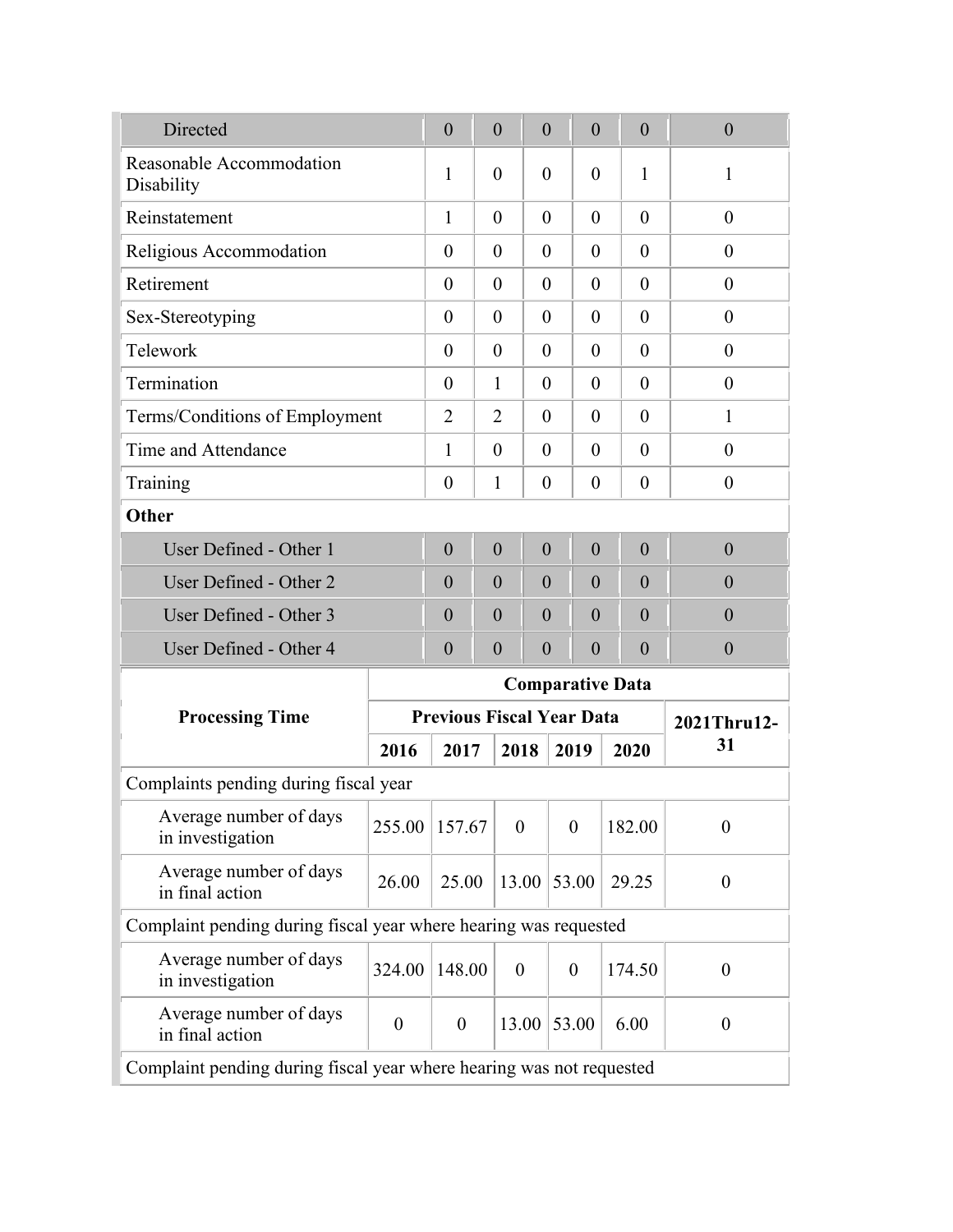| Average number of days<br>in investigation                                                       | 186.00 |                                                 | 177.00                           |                  |                  | $\theta$         |                                  | $\theta$         |                  | 187.00           |                         | $\theta$         |                  |  |  |  |
|--------------------------------------------------------------------------------------------------|--------|-------------------------------------------------|----------------------------------|------------------|------------------|------------------|----------------------------------|------------------|------------------|------------------|-------------------------|------------------|------------------|--|--|--|
| Average number of days<br>in final action                                                        | 26.00  |                                                 |                                  | 25.00            |                  | $\theta$         |                                  | $\theta$         |                  | 37.00            |                         |                  | $\theta$         |  |  |  |
|                                                                                                  |        |                                                 |                                  |                  |                  |                  |                                  |                  |                  |                  | <b>Comparative Data</b> |                  |                  |  |  |  |
| <b>Complaints Dismissed by Agency</b>                                                            |        |                                                 | <b>Previous Fiscal Year Data</b> |                  |                  |                  |                                  |                  |                  |                  |                         |                  | 2021Thru12-      |  |  |  |
|                                                                                                  |        |                                                 | 2016                             |                  | 2017             |                  | 2018                             | 2019             |                  | 2020             |                         |                  | 31               |  |  |  |
| <b>Total Complaints Dismissed by</b><br>Agency                                                   |        |                                                 | $\boldsymbol{0}$                 |                  | $\overline{0}$   |                  | $\theta$                         | $\mathbf{1}$     |                  | $\theta$         |                         |                  | $\theta$         |  |  |  |
| Average days pending prior to<br>dismissal                                                       |        |                                                 | $\boldsymbol{0}$                 |                  | $\overline{0}$   |                  | $\overline{0}$                   | 13               |                  | $\overline{0}$   |                         | $\theta$         |                  |  |  |  |
| <b>Complaints Withdrawn by Complainants</b>                                                      |        |                                                 |                                  |                  |                  |                  |                                  |                  |                  |                  |                         |                  |                  |  |  |  |
| Total Complaints Withdrawn by<br>Complainants                                                    |        |                                                 | $\theta$                         |                  | $\overline{0}$   |                  | $\overline{0}$                   | $\theta$         |                  | $\overline{0}$   |                         |                  | $\theta$         |  |  |  |
|                                                                                                  |        |                                                 |                                  |                  |                  |                  |                                  |                  |                  |                  | <b>Comparative Data</b> |                  |                  |  |  |  |
| <b>Total Final Agency Actions</b>                                                                |        | <b>Previous Fiscal Year Data</b><br>2021Thru12- |                                  |                  |                  |                  |                                  |                  |                  |                  |                         |                  |                  |  |  |  |
| <b>Finding Discrimination</b>                                                                    |        |                                                 | 2016                             | 2017             |                  | 2018             |                                  | 2019             |                  |                  | 2020                    |                  | 31               |  |  |  |
|                                                                                                  |        | #                                               | $\frac{0}{0}$                    | #                | $\frac{6}{6}$    | #                | $\frac{0}{0}$                    | #                | $\frac{0}{0}$    | $\#$             | $\frac{0}{0}$           | #                | $\frac{0}{0}$    |  |  |  |
| <b>Total Number Findings</b>                                                                     |        | 0                                               |                                  | $\overline{0}$   |                  | $\overline{0}$   |                                  | $\theta$         |                  | $\theta$         |                         | $\theta$         |                  |  |  |  |
| <b>Without Hearing</b>                                                                           |        | $\theta$                                        | $\theta$                         | $\theta$         | $\overline{0}$   | $\overline{0}$   | $\theta$                         | $\overline{0}$   | $\mathbf{0}$     | $\theta$         | $\theta$                | $\overline{0}$   | $\overline{0}$   |  |  |  |
| With Hearing                                                                                     |        | $\boldsymbol{0}$                                | $\boldsymbol{0}$                 | $\boldsymbol{0}$ | $\boldsymbol{0}$ | $\boldsymbol{0}$ | $\theta$                         | $\boldsymbol{0}$ | $\boldsymbol{0}$ | $\boldsymbol{0}$ | $\theta$                | $\theta$         | $\boldsymbol{0}$ |  |  |  |
| <b>Findings of Discrimination</b>                                                                |        |                                                 |                                  |                  |                  |                  |                                  |                  |                  |                  | <b>Comparative Data</b> |                  |                  |  |  |  |
| <b>Rendered by Basis</b>                                                                         |        |                                                 |                                  |                  |                  |                  | <b>Previous Fiscal Year Data</b> |                  |                  |                  |                         |                  | 2021Thru12-      |  |  |  |
| <b>Note: Complaints can be filed</b>                                                             |        |                                                 | 2016                             |                  | 2017             |                  | 2018                             |                  | 2019             |                  | 2020                    |                  | 31               |  |  |  |
| alleging multiple bases. The sum of<br>the bases may not equal total<br>complaints and findings. |        | #                                               | $\frac{6}{6}$                    | #                | $\frac{6}{6}$    | #                | $\frac{0}{0}$                    | #                | $\frac{0}{0}$    | #                | $\frac{0}{0}$           | #                | $\frac{0}{0}$    |  |  |  |
| <b>Total Number Findings</b>                                                                     |        | $\boldsymbol{0}$                                |                                  | $\overline{0}$   |                  | $\overline{0}$   |                                  | $\overline{0}$   |                  | $\overline{0}$   |                         | $\mathbf{0}$     |                  |  |  |  |
| Race                                                                                             |        | $\overline{0}$                                  | $\overline{0}$                   | $\overline{0}$   | $\overline{0}$   | $\boldsymbol{0}$ | $\theta$                         | $\theta$         | $\boldsymbol{0}$ | $\overline{0}$   | $\boldsymbol{0}$        | $\theta$         | $\boldsymbol{0}$ |  |  |  |
| Color                                                                                            |        | $\overline{0}$                                  | $\overline{0}$                   | $\overline{0}$   | $\theta$         | $\boldsymbol{0}$ | $\theta$                         | $\overline{0}$   | $\theta$         | $\overline{0}$   | $\overline{0}$          | $\overline{0}$   | $\theta$         |  |  |  |
|                                                                                                  |        |                                                 |                                  |                  |                  |                  |                                  |                  |                  |                  |                         |                  |                  |  |  |  |
| Religion                                                                                         |        | $\boldsymbol{0}$                                | $\theta$                         | $\boldsymbol{0}$ | $\theta$         | $\boldsymbol{0}$ | $\theta$                         | $\overline{0}$   | $\boldsymbol{0}$ | $\overline{0}$   | $\boldsymbol{0}$        | $\boldsymbol{0}$ | $\theta$         |  |  |  |
| Reprisal                                                                                         |        | $\boldsymbol{0}$                                | $\boldsymbol{0}$                 | $\overline{0}$   | $\boldsymbol{0}$ | $\boldsymbol{0}$ | $\boldsymbol{0}$                 | $\boldsymbol{0}$ | $\theta$         | $\boldsymbol{0}$ | $\boldsymbol{0}$        | $\boldsymbol{0}$ | $\boldsymbol{0}$ |  |  |  |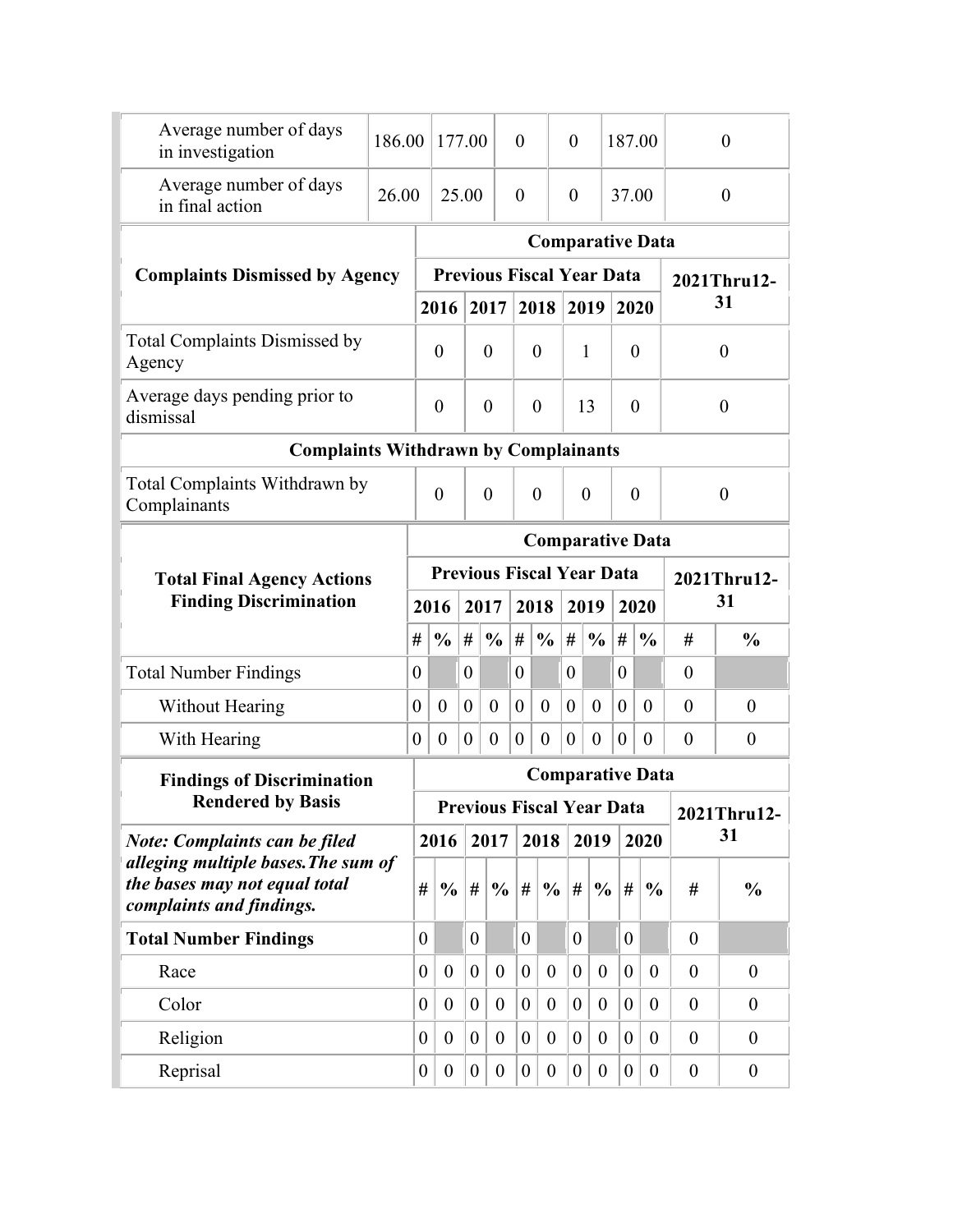| <b>Sex</b>                      | $\boldsymbol{0}$ | $\boldsymbol{0}$ | $\boldsymbol{0}$ | $\theta$         | $\boldsymbol{0}$ | $\boldsymbol{0}$ | $\boldsymbol{0}$ | $\boldsymbol{0}$ | $\boldsymbol{0}$ | $\boldsymbol{0}$ | $\overline{0}$   | $\boldsymbol{0}$ |
|---------------------------------|------------------|------------------|------------------|------------------|------------------|------------------|------------------|------------------|------------------|------------------|------------------|------------------|
| <b>PDA</b>                      | $\boldsymbol{0}$ | $\theta$         | $\boldsymbol{0}$ | $\boldsymbol{0}$ | $\boldsymbol{0}$ | $\boldsymbol{0}$ | $\boldsymbol{0}$ | $\theta$         | $\boldsymbol{0}$ | $\boldsymbol{0}$ | $\overline{0}$   | $\boldsymbol{0}$ |
| National Origin                 | $\boldsymbol{0}$ | $\overline{0}$   | $\boldsymbol{0}$ | $\overline{0}$   | $\boldsymbol{0}$ | $\boldsymbol{0}$ | $\overline{0}$   | $\overline{0}$   | $\theta$         | $\boldsymbol{0}$ | $\theta$         | $\overline{0}$   |
| <b>Equal Pay Act</b>            | $\overline{0}$   | $\theta$         | $\boldsymbol{0}$ | $\theta$         | $\boldsymbol{0}$ | $\boldsymbol{0}$ | $\boldsymbol{0}$ | $\overline{0}$   | $\theta$         | $\boldsymbol{0}$ | $\overline{0}$   | $\overline{0}$   |
| Age                             | $\boldsymbol{0}$ | $\theta$         | $\boldsymbol{0}$ | $\theta$         | $\boldsymbol{0}$ | $\boldsymbol{0}$ | $\boldsymbol{0}$ | $\overline{0}$   | $\boldsymbol{0}$ | $\boldsymbol{0}$ | $\overline{0}$   | $\theta$         |
| Disability                      | $\boldsymbol{0}$ | $\mathbf{0}$     | $\boldsymbol{0}$ | $\boldsymbol{0}$ | $\boldsymbol{0}$ | $\boldsymbol{0}$ | $\boldsymbol{0}$ | $\overline{0}$   | $\boldsymbol{0}$ | $\boldsymbol{0}$ | $\overline{0}$   | $\boldsymbol{0}$ |
| Genetics                        | $\boldsymbol{0}$ | $\theta$         | $\boldsymbol{0}$ | $\boldsymbol{0}$ | $\boldsymbol{0}$ | $\boldsymbol{0}$ | $\boldsymbol{0}$ | $\overline{0}$   | $\theta$         | $\boldsymbol{0}$ | $\overline{0}$   | $\boldsymbol{0}$ |
| Non-EEO                         | $\boldsymbol{0}$ | $\boldsymbol{0}$ | $\boldsymbol{0}$ | $\boldsymbol{0}$ | $\boldsymbol{0}$ | $\boldsymbol{0}$ | $\boldsymbol{0}$ | $\boldsymbol{0}$ | $\boldsymbol{0}$ | $\boldsymbol{0}$ | $\boldsymbol{0}$ | $\overline{0}$   |
|                                 |                  |                  |                  |                  |                  |                  |                  |                  |                  |                  |                  |                  |
| <b>Findings After Hearing</b>   | $\boldsymbol{0}$ |                  | $\boldsymbol{0}$ |                  | $\boldsymbol{0}$ |                  | $\boldsymbol{0}$ |                  | $\boldsymbol{0}$ |                  | $\boldsymbol{0}$ |                  |
| Race                            | $\boldsymbol{0}$ | $\overline{0}$   | $\boldsymbol{0}$ | $\boldsymbol{0}$ | $\boldsymbol{0}$ | $\boldsymbol{0}$ | $\boldsymbol{0}$ | $\overline{0}$   | $\boldsymbol{0}$ | $\overline{0}$   | $\overline{0}$   | $\boldsymbol{0}$ |
| Color                           | $\boldsymbol{0}$ | $\overline{0}$   | $\boldsymbol{0}$ | $\boldsymbol{0}$ | $\boldsymbol{0}$ | $\boldsymbol{0}$ | $\boldsymbol{0}$ | $\overline{0}$   | $\boldsymbol{0}$ | $\boldsymbol{0}$ | $\theta$         | $\overline{0}$   |
| Religion                        | $\boldsymbol{0}$ | $\theta$         | $\boldsymbol{0}$ | $\theta$         | $\boldsymbol{0}$ | $\boldsymbol{0}$ | $\boldsymbol{0}$ | $\overline{0}$   | $\boldsymbol{0}$ | $\boldsymbol{0}$ | $\overline{0}$   | $\overline{0}$   |
| Reprisal                        | $\boldsymbol{0}$ | $\theta$         | $\boldsymbol{0}$ | $\theta$         | $\boldsymbol{0}$ | $\boldsymbol{0}$ | $\boldsymbol{0}$ | $\overline{0}$   | $\boldsymbol{0}$ | $\boldsymbol{0}$ | $\overline{0}$   | $\theta$         |
| <b>Sex</b>                      | $\boldsymbol{0}$ | $\theta$         | $\boldsymbol{0}$ | $\boldsymbol{0}$ | $\boldsymbol{0}$ | $\boldsymbol{0}$ | $\boldsymbol{0}$ | $\overline{0}$   | $\boldsymbol{0}$ | $\boldsymbol{0}$ | $\boldsymbol{0}$ | $\boldsymbol{0}$ |
| <b>PDA</b>                      | $\boldsymbol{0}$ | $\theta$         | $\boldsymbol{0}$ | $\boldsymbol{0}$ | $\boldsymbol{0}$ | $\boldsymbol{0}$ | $\boldsymbol{0}$ | $\boldsymbol{0}$ | $\boldsymbol{0}$ | $\boldsymbol{0}$ | $\overline{0}$   | $\boldsymbol{0}$ |
| National Origin                 | $\boldsymbol{0}$ | $\theta$         | $\boldsymbol{0}$ | $\theta$         | $\boldsymbol{0}$ | $\boldsymbol{0}$ | $\boldsymbol{0}$ | $\overline{0}$   | $\theta$         | $\boldsymbol{0}$ | $\overline{0}$   | $\mathbf{0}$     |
| Equal Pay Act                   | $\boldsymbol{0}$ | $\theta$         | $\boldsymbol{0}$ | $\boldsymbol{0}$ | $\boldsymbol{0}$ | $\boldsymbol{0}$ | $\boldsymbol{0}$ | $\boldsymbol{0}$ | $\boldsymbol{0}$ | $\boldsymbol{0}$ | $\boldsymbol{0}$ | $\overline{0}$   |
| Age                             | $\boldsymbol{0}$ | $\boldsymbol{0}$ | $\boldsymbol{0}$ | $\boldsymbol{0}$ | $\boldsymbol{0}$ | $\boldsymbol{0}$ | $\boldsymbol{0}$ | $\boldsymbol{0}$ | $\boldsymbol{0}$ | $\boldsymbol{0}$ | $\boldsymbol{0}$ | $\theta$         |
| Disability                      | $\boldsymbol{0}$ | $\boldsymbol{0}$ | $\boldsymbol{0}$ | $\boldsymbol{0}$ | $\boldsymbol{0}$ | $\boldsymbol{0}$ | $\boldsymbol{0}$ | $\boldsymbol{0}$ | $\boldsymbol{0}$ | $\boldsymbol{0}$ | $\boldsymbol{0}$ | $\boldsymbol{0}$ |
| Genetics                        | $\boldsymbol{0}$ | $\boldsymbol{0}$ | $\boldsymbol{0}$ | $\boldsymbol{0}$ | $\boldsymbol{0}$ | $\boldsymbol{0}$ | $\boldsymbol{0}$ | $\boldsymbol{0}$ | $\boldsymbol{0}$ | $\boldsymbol{0}$ | $\boldsymbol{0}$ | $\boldsymbol{0}$ |
| Non-EEO                         | $\boldsymbol{0}$ | $\boldsymbol{0}$ | $\overline{0}$   | $\boldsymbol{0}$ | $\boldsymbol{0}$ | $\boldsymbol{0}$ | $\overline{0}$   | $\boldsymbol{0}$ | $\overline{0}$   | $\boldsymbol{0}$ | $\boldsymbol{0}$ | $\boldsymbol{0}$ |
|                                 |                  |                  |                  |                  |                  |                  |                  |                  |                  |                  |                  |                  |
| <b>Findings Without Hearing</b> | $\boldsymbol{0}$ |                  | $\boldsymbol{0}$ |                  | $\overline{0}$   |                  | $\boldsymbol{0}$ |                  | $\overline{0}$   |                  | $\boldsymbol{0}$ |                  |
| Race                            | $\boldsymbol{0}$ | $\boldsymbol{0}$ | $\boldsymbol{0}$ | $\boldsymbol{0}$ | $\boldsymbol{0}$ | $\boldsymbol{0}$ | $\overline{0}$   | $\boldsymbol{0}$ | $\overline{0}$   | $\boldsymbol{0}$ | $\boldsymbol{0}$ | $\boldsymbol{0}$ |
| Color                           | $\boldsymbol{0}$ | $\theta$         | $\boldsymbol{0}$ | $\boldsymbol{0}$ | $\boldsymbol{0}$ | $\boldsymbol{0}$ | $\boldsymbol{0}$ | $\boldsymbol{0}$ | $\overline{0}$   | $\boldsymbol{0}$ | $\boldsymbol{0}$ | $\boldsymbol{0}$ |
| Religion                        | $\boldsymbol{0}$ | $\theta$         | $\boldsymbol{0}$ | $\boldsymbol{0}$ | $\boldsymbol{0}$ | $\boldsymbol{0}$ | $\boldsymbol{0}$ | $\boldsymbol{0}$ | $\boldsymbol{0}$ | $\boldsymbol{0}$ | $\boldsymbol{0}$ | $\boldsymbol{0}$ |
| Reprisal                        | $\boldsymbol{0}$ | $\theta$         | $\boldsymbol{0}$ | $\boldsymbol{0}$ | $\boldsymbol{0}$ | $\boldsymbol{0}$ | $\boldsymbol{0}$ | $\boldsymbol{0}$ | $\boldsymbol{0}$ | $\boldsymbol{0}$ | $\boldsymbol{0}$ | $\boldsymbol{0}$ |
| <b>Sex</b>                      | $\boldsymbol{0}$ | $\theta$         | $\boldsymbol{0}$ | $\boldsymbol{0}$ | $\boldsymbol{0}$ | $\boldsymbol{0}$ | $\boldsymbol{0}$ | $\boldsymbol{0}$ | $\boldsymbol{0}$ | $\boldsymbol{0}$ | $\boldsymbol{0}$ | $\boldsymbol{0}$ |
| <b>PDA</b>                      | $\boldsymbol{0}$ | $\boldsymbol{0}$ | $\boldsymbol{0}$ | $\boldsymbol{0}$ | $\boldsymbol{0}$ | $\boldsymbol{0}$ | $\boldsymbol{0}$ | $\boldsymbol{0}$ | $\boldsymbol{0}$ | $\boldsymbol{0}$ | $\boldsymbol{0}$ | $\boldsymbol{0}$ |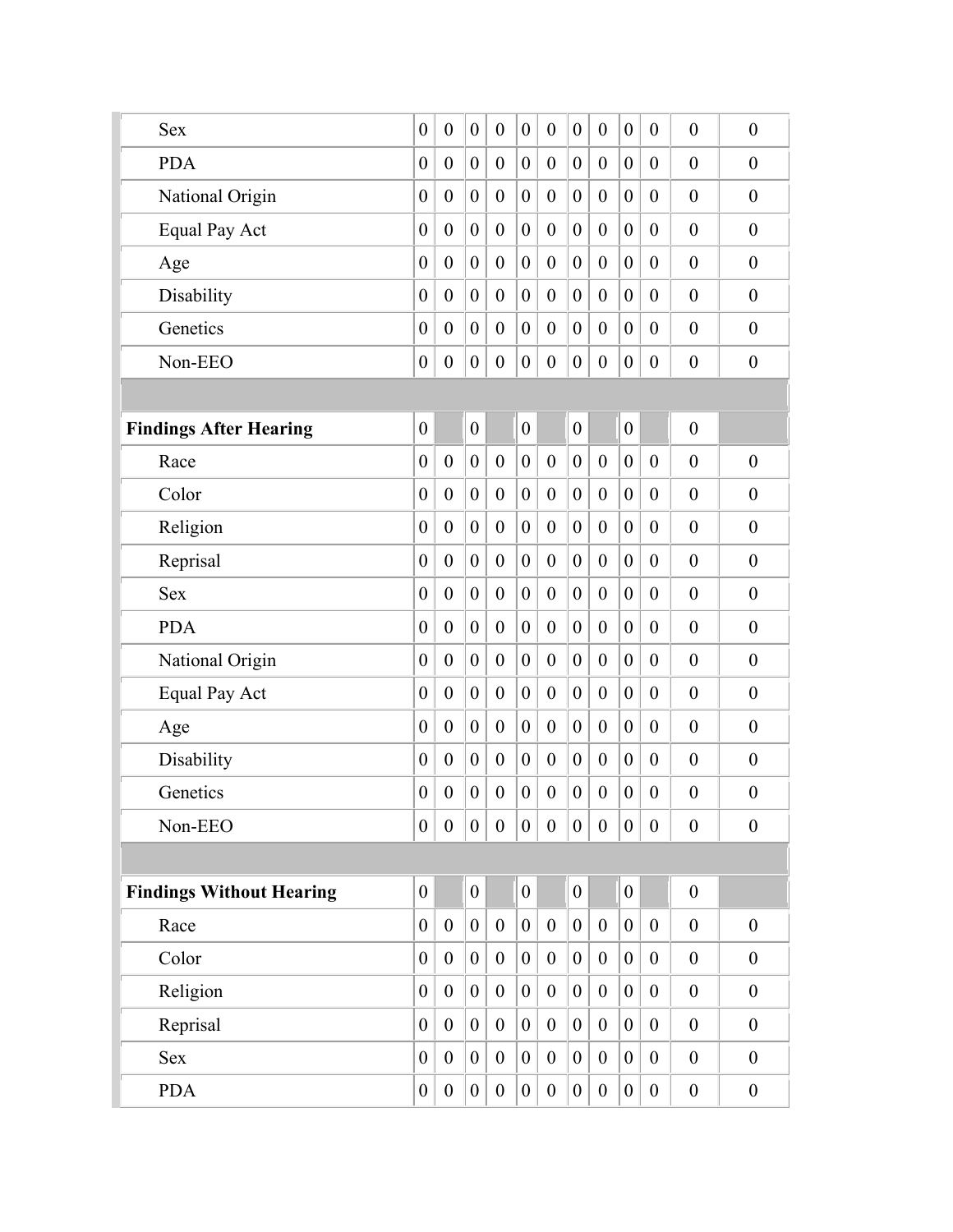| National Origin                               | $\theta$                | $\overline{0}$       | $\boldsymbol{0}$ | $\theta$                         | $\boldsymbol{0}$ | $\theta$         | $\boldsymbol{0}$ | $\theta$         | $\boldsymbol{0}$ | $\overline{0}$   | $\theta$         | $\theta$         |
|-----------------------------------------------|-------------------------|----------------------|------------------|----------------------------------|------------------|------------------|------------------|------------------|------------------|------------------|------------------|------------------|
| Equal Pay Act                                 | $\boldsymbol{0}$        | $\overline{0}$       | $\theta$         | $\theta$                         | $\boldsymbol{0}$ | $\theta$         | $\overline{0}$   | $\theta$         | $\overline{0}$   | $\overline{0}$   | $\overline{0}$   | $\theta$         |
| Age                                           | $\boldsymbol{0}$        | $\theta$             | $\theta$         | $\theta$                         | $\boldsymbol{0}$ | $\theta$         | $\theta$         | $\overline{0}$   | $\overline{0}$   | $\theta$         | $\overline{0}$   | $\theta$         |
| Disability                                    | $\overline{0}$          | $\theta$             | $\overline{0}$   | $\overline{0}$                   | $\boldsymbol{0}$ | $\overline{0}$   | $\theta$         | $\overline{0}$   | $\overline{0}$   | $\theta$         | $\theta$         | $\overline{0}$   |
| Genetics                                      | $\boldsymbol{0}$        | $\theta$             | $\boldsymbol{0}$ | $\overline{0}$                   | $\boldsymbol{0}$ | $\theta$         | $\overline{0}$   | $\overline{0}$   | $\overline{0}$   | $\theta$         | $\overline{0}$   | $\theta$         |
| Non-EEO                                       | $\boldsymbol{0}$        | $\boldsymbol{0}$     | $\boldsymbol{0}$ | $\boldsymbol{0}$                 | $\boldsymbol{0}$ | $\boldsymbol{0}$ | $\boldsymbol{0}$ | $\boldsymbol{0}$ | $\boldsymbol{0}$ | $\theta$         | $\boldsymbol{0}$ | $\theta$         |
|                                               | <b>Comparative Data</b> |                      |                  |                                  |                  |                  |                  |                  |                  |                  |                  |                  |
| <b>Findings of Discrimination</b>             |                         |                      |                  | <b>Previous Fiscal Year Data</b> |                  |                  |                  |                  |                  |                  |                  | 2021Thru12-      |
| <b>Rendered by Issue</b>                      |                         | 2016<br>2017<br>2018 |                  |                                  |                  |                  |                  | 2019             |                  | 2020             |                  | 31               |
|                                               | #                       | $\frac{0}{0}$        | $\#$             | $\frac{0}{0}$                    | $\#$             | $\frac{0}{0}$    | #                | $\frac{0}{0}$    | $\#$             | $\frac{0}{0}$    | #                | $\frac{0}{0}$    |
| <b>Total Number Findings</b>                  | $\boldsymbol{0}$        |                      | $\overline{0}$   |                                  | $\overline{0}$   |                  | $\overline{0}$   |                  | $\boldsymbol{0}$ |                  | $\theta$         |                  |
| Appointment/Hire                              | $\boldsymbol{0}$        | $\mathbf{0}$         | $\overline{0}$   | $\mathbf{0}$                     | $\overline{0}$   | $\boldsymbol{0}$ | $\overline{0}$   | $\theta$         | $\overline{0}$   | $\theta$         | $\overline{0}$   | $\boldsymbol{0}$ |
| <b>Assignment of Duties</b>                   | $\overline{0}$          | $\overline{0}$       | $\theta$         | $\overline{0}$                   | $\overline{0}$   | $\boldsymbol{0}$ | $\theta$         | $\theta$         | $\overline{0}$   | $\overline{0}$   | $\theta$         | $\theta$         |
| Awards                                        | $\theta$                | $\theta$             | $\theta$         | $\theta$                         | $\theta$         | $\theta$         | $\overline{0}$   | $\theta$         | $\overline{0}$   | $\theta$         | $\theta$         | $\theta$         |
| Conversion to Full Time/Perm<br><b>Status</b> | $\overline{0}$          | $\overline{0}$       | $\overline{0}$   | $\theta$                         | $\theta$         | $\theta$         | $\boldsymbol{0}$ | $\theta$         | $\boldsymbol{0}$ | $\overline{0}$   | $\overline{0}$   | $\theta$         |
| Disciplinary Action                           |                         |                      |                  |                                  |                  |                  |                  |                  |                  |                  |                  |                  |
| Demotion                                      | $\overline{0}$          | $\overline{0}$       | $\overline{0}$   | $\mathbf{0}$                     | $\overline{0}$   | $\boldsymbol{0}$ | $\mathbf{0}$     | $\theta$         | $\mathbf{0}$     | $\mathbf{0}$     | $\overline{0}$   | $\boldsymbol{0}$ |
| Reprimand                                     | $\theta$                | $\theta$             | $\theta$         | $\theta$                         | $\overline{0}$   | $\boldsymbol{0}$ | $\theta$         | $\theta$         | $\theta$         | $\overline{0}$   | $\theta$         | $\theta$         |
| Suspension                                    | 0                       | $\overline{0}$       | $\theta$         | $\theta$                         | $\overline{0}$   | $\boldsymbol{0}$ | $\theta$         | $\theta$         | $\theta$         | $\theta$         | $\overline{0}$   | $\theta$         |
| Removal                                       | 0                       | $\theta$             | $\theta$         | $\theta$                         | $\overline{0}$   | $\overline{0}$   | $\theta$         | $\theta$         | $\boldsymbol{0}$ | $\overline{0}$   | $\overline{0}$   | $\overline{0}$   |
| Other                                         | $\boldsymbol{0}$        | $\boldsymbol{0}$     | $\boldsymbol{0}$ | $\boldsymbol{0}$                 | $\theta$         | $\boldsymbol{0}$ | $\boldsymbol{0}$ | $\theta$         | $\boldsymbol{0}$ | $\boldsymbol{0}$ | $\overline{0}$   | $\boldsymbol{0}$ |
| Duty Hours                                    | $\boldsymbol{0}$        | $\overline{0}$       | $\boldsymbol{0}$ | $\overline{0}$                   | $\overline{0}$   | $\boldsymbol{0}$ | $\overline{0}$   | $\overline{0}$   | $\boldsymbol{0}$ | $\overline{0}$   | $\overline{0}$   | $\overline{0}$   |
| Perf. Eval./ Appraisal                        | $\theta$                | $\overline{0}$       | $\overline{0}$   | $\overline{0}$                   | $\overline{0}$   | $\overline{0}$   | $\overline{0}$   | $\overline{0}$   | $\overline{0}$   | $\overline{0}$   | $\overline{0}$   | $\theta$         |
| Examination/Test                              | $\boldsymbol{0}$        | $\boldsymbol{0}$     | $\boldsymbol{0}$ | $\boldsymbol{0}$                 | $\boldsymbol{0}$ | $\boldsymbol{0}$ | $\boldsymbol{0}$ | $\overline{0}$   | $\boldsymbol{0}$ | $\boldsymbol{0}$ | $\boldsymbol{0}$ | $\boldsymbol{0}$ |
| Harassment                                    |                         |                      |                  |                                  |                  |                  |                  |                  |                  |                  |                  |                  |
| Non-Sexual                                    | $\boldsymbol{0}$        | $\boldsymbol{0}$     | $\boldsymbol{0}$ | $\boldsymbol{0}$                 | $\boldsymbol{0}$ | $\boldsymbol{0}$ | $\boldsymbol{0}$ | $\boldsymbol{0}$ | $\boldsymbol{0}$ | $\boldsymbol{0}$ | $\overline{0}$   | $\boldsymbol{0}$ |
| Sexual                                        | $\boldsymbol{0}$        | $\boldsymbol{0}$     | $\overline{0}$   | $\overline{0}$                   | $\overline{0}$   | $\overline{0}$   | $\overline{0}$   | $\overline{0}$   | $\boldsymbol{0}$ | $\overline{0}$   | $\overline{0}$   | $\overline{0}$   |
| <b>Medical Examination</b>                    | $\overline{0}$          | $\overline{0}$       | $\overline{0}$   | $\overline{0}$                   | $\overline{0}$   | $\overline{0}$   | $\overline{0}$   | $\overline{0}$   | $\overline{0}$   | $\overline{0}$   | $\overline{0}$   | $\boldsymbol{0}$ |
| Pay including overtime                        | $\boldsymbol{0}$        | $\boldsymbol{0}$     | $\boldsymbol{0}$ | $\overline{0}$                   | $\boldsymbol{0}$ | $\boldsymbol{0}$ | $\boldsymbol{0}$ | $\overline{0}$   | $\boldsymbol{0}$ | $\boldsymbol{0}$ | $\boldsymbol{0}$ | $\overline{0}$   |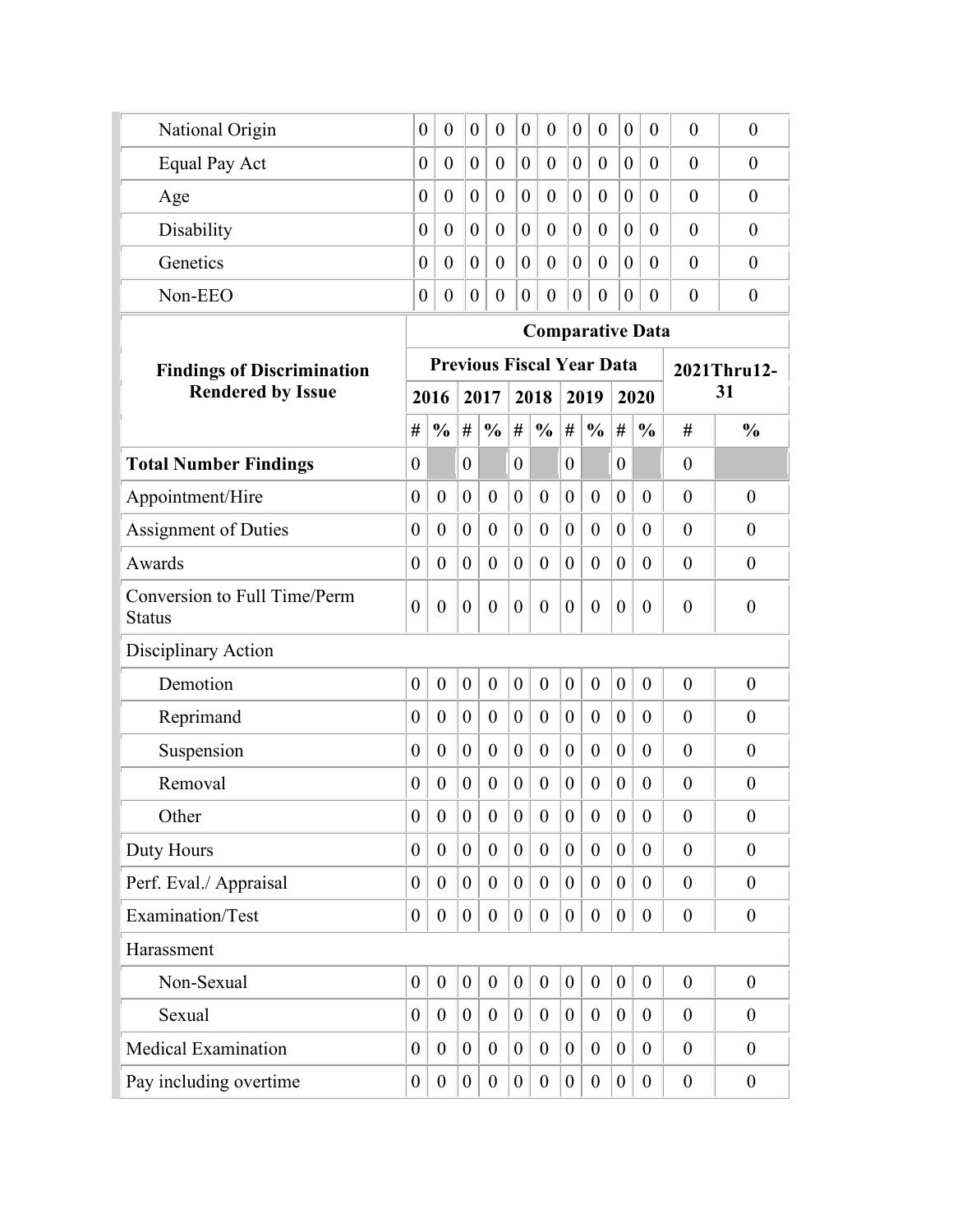| Promotion/Non-Selection                       | $\overline{0}$   | $\theta$         | $\boldsymbol{0}$ | $\overline{0}$   | $\overline{0}$   | $\theta$         | $\theta$         | $\theta$         | $\overline{0}$   | $\theta$         | $\overline{0}$   | $\boldsymbol{0}$ |
|-----------------------------------------------|------------------|------------------|------------------|------------------|------------------|------------------|------------------|------------------|------------------|------------------|------------------|------------------|
| Reassignment                                  |                  |                  |                  |                  |                  |                  |                  |                  |                  |                  |                  |                  |
| Denied                                        | $\boldsymbol{0}$ | $\theta$         | $\boldsymbol{0}$ | $\boldsymbol{0}$ | $\theta$         | $\boldsymbol{0}$ | $\boldsymbol{0}$ | $\theta$         | $\boldsymbol{0}$ | $\boldsymbol{0}$ | $\overline{0}$   | $\overline{0}$   |
| Directed                                      | $\boldsymbol{0}$ | $\boldsymbol{0}$ | $\boldsymbol{0}$ | $\boldsymbol{0}$ | $\boldsymbol{0}$ | $\boldsymbol{0}$ | $\boldsymbol{0}$ | $\theta$         | $\boldsymbol{0}$ | $\overline{0}$   | $\theta$         | $\theta$         |
| Reasonable Accommodation<br>Disability        | $\overline{0}$   | $\overline{0}$   | $\theta$         | $\theta$         | $\theta$         | $\theta$         | $\overline{0}$   | $\theta$         | $\overline{0}$   | $\Omega$         | $\theta$         | $\theta$         |
| Reinstatement                                 | $\theta$         | $\theta$         | $\theta$         | $\boldsymbol{0}$ | $\theta$         | $\boldsymbol{0}$ | $\boldsymbol{0}$ | $\theta$         | $\theta$         | $\theta$         | $\overline{0}$   | $\theta$         |
| Religious Accommodation                       | $\boldsymbol{0}$ | $\theta$         | $\theta$         | $\boldsymbol{0}$ | $\theta$         | $\boldsymbol{0}$ | $\boldsymbol{0}$ | $\theta$         | $\theta$         | $\overline{0}$   | $\theta$         | $\theta$         |
| Retirement                                    | 0                | $\theta$         | $\theta$         | $\theta$         | $\overline{0}$   | $\boldsymbol{0}$ | $\boldsymbol{0}$ | $\theta$         | $\theta$         | $\overline{0}$   | $\theta$         | $\theta$         |
| Sex-Stereotyping                              | $\boldsymbol{0}$ | $\boldsymbol{0}$ | $\theta$         | $\boldsymbol{0}$ | $\boldsymbol{0}$ | $\boldsymbol{0}$ | $\boldsymbol{0}$ | $\theta$         | $\boldsymbol{0}$ | $\theta$         | $\theta$         | $\theta$         |
| Telework                                      | $\boldsymbol{0}$ | $\boldsymbol{0}$ | $\theta$         | $\boldsymbol{0}$ | $\overline{0}$   | $\boldsymbol{0}$ | $\boldsymbol{0}$ | $\theta$         | $\boldsymbol{0}$ | $\overline{0}$   | $\theta$         | $\theta$         |
| Termination                                   | $\boldsymbol{0}$ | $\overline{0}$   | $\theta$         | $\theta$         | $\overline{0}$   | $\boldsymbol{0}$ | $\theta$         | $\theta$         | $\overline{0}$   | $\theta$         | $\theta$         | $\overline{0}$   |
| Terms/Conditions of Employment                | $\theta$         | $\theta$         | $\theta$         | $\overline{0}$   | $\overline{0}$   | $\boldsymbol{0}$ | $\theta$         | $\theta$         | $\theta$         | $\overline{0}$   | $\theta$         | $\theta$         |
| Time and Attendance                           | $\theta$         | $\theta$         | $\theta$         | $\theta$         | $\theta$         | $\theta$         | $\theta$         | $\theta$         | $\overline{0}$   | $\theta$         | $\theta$         | $\theta$         |
| Training                                      | $\theta$         | $\theta$         | $\theta$         | $\theta$         | $\theta$         | $\theta$         | $\theta$         | $\theta$         | $\theta$         | $\theta$         | $\theta$         | $\theta$         |
| Other - User Define                           |                  |                  |                  |                  |                  |                  |                  |                  |                  |                  |                  |                  |
| User Defined - Other 1                        | $\boldsymbol{0}$ | $\theta$         | $\overline{0}$   | $\boldsymbol{0}$ | $\overline{0}$   | $\boldsymbol{0}$ | $\boldsymbol{0}$ | $\theta$         | $\mathbf{0}$     | $\theta$         | $\theta$         | $\theta$         |
| User Defined - Other 2                        | 0                | $\theta$         | $\overline{0}$   | $\mathbf{0}$     | $\theta$         | $\boldsymbol{0}$ | $\boldsymbol{0}$ | $\theta$         | $\theta$         | $\overline{0}$   | $\theta$         | $\theta$         |
| User Defined - Other 3                        | $\theta$         | $\theta$         | $\overline{0}$   | $\boldsymbol{0}$ | $\overline{0}$   | $\boldsymbol{0}$ | $\overline{0}$   | $\theta$         | $\theta$         | $\overline{0}$   | $\theta$         | $\theta$         |
| User Defined - Other 4                        | 0                | $\boldsymbol{0}$ | $\boldsymbol{0}$ | $\boldsymbol{0}$ | $\overline{0}$   | $\boldsymbol{0}$ | $\boldsymbol{0}$ | $\boldsymbol{0}$ | $\boldsymbol{0}$ | $\overline{0}$   | $\theta$         | $\theta$         |
|                                               |                  |                  |                  |                  |                  |                  |                  |                  |                  |                  |                  |                  |
| <b>Findings After Hearing</b>                 | $\overline{0}$   |                  | $\overline{0}$   |                  | 0                |                  | $\overline{0}$   |                  | $\overline{0}$   |                  | $\boldsymbol{0}$ |                  |
| Appointment/Hire                              | $\overline{0}$   | $\overline{0}$   | $\overline{0}$   | $\overline{0}$   | $\overline{0}$   | $\mathbf{0}$     | $\overline{0}$   | $\mathbf{0}$     | $\overline{0}$   | $\theta$         | $\mathbf{0}$     | $\boldsymbol{0}$ |
| Assignment of Duties                          | $\theta$         | $\overline{0}$   | $\theta$         | $\overline{0}$   | $\overline{0}$   | $\theta$         | $\overline{0}$   | $\overline{0}$   | $\theta$         | $\overline{0}$   | $\overline{0}$   | $\theta$         |
| Awards                                        | $\overline{0}$   | $\overline{0}$   | $\overline{0}$   | $\overline{0}$   | $\theta$         | $\overline{0}$   | $\overline{0}$   | $\theta$         | $\overline{0}$   | $\overline{0}$   | $\overline{0}$   | $\boldsymbol{0}$ |
| Conversion to Full Time/Perm<br><b>Status</b> | $\overline{0}$   | $\boldsymbol{0}$ | $\overline{0}$   | $\theta$         | $\overline{0}$   | $\theta$         | $\boldsymbol{0}$ | $\overline{0}$   | $\boldsymbol{0}$ | $\theta$         | $\overline{0}$   | $\overline{0}$   |
| Disciplinary Action                           |                  |                  |                  |                  |                  |                  |                  |                  |                  |                  |                  |                  |
| Demotion                                      | $\overline{0}$   | $\overline{0}$   | $\overline{0}$   | $\overline{0}$   | $\overline{0}$   | $\mathbf{0}$     | $\mathbf{0}$     | $\mathbf{0}$     | $\overline{0}$   | $\mathbf{0}$     | $\overline{0}$   | $\boldsymbol{0}$ |
| Reprimand                                     | $\theta$         | $\overline{0}$   | $\overline{0}$   | $\overline{0}$   | $\overline{0}$   | $\theta$         | $\overline{0}$   | $\overline{0}$   | $\overline{0}$   | $\overline{0}$   | $\theta$         | $\theta$         |
| Suspension                                    | $\boldsymbol{0}$ | $\overline{0}$   | $\overline{0}$   | $\overline{0}$   | $\overline{0}$   | $\mathbf{0}$     | $\overline{0}$   | $\mathbf{0}$     | $\boldsymbol{0}$ | $\overline{0}$   | $\boldsymbol{0}$ | $\boldsymbol{0}$ |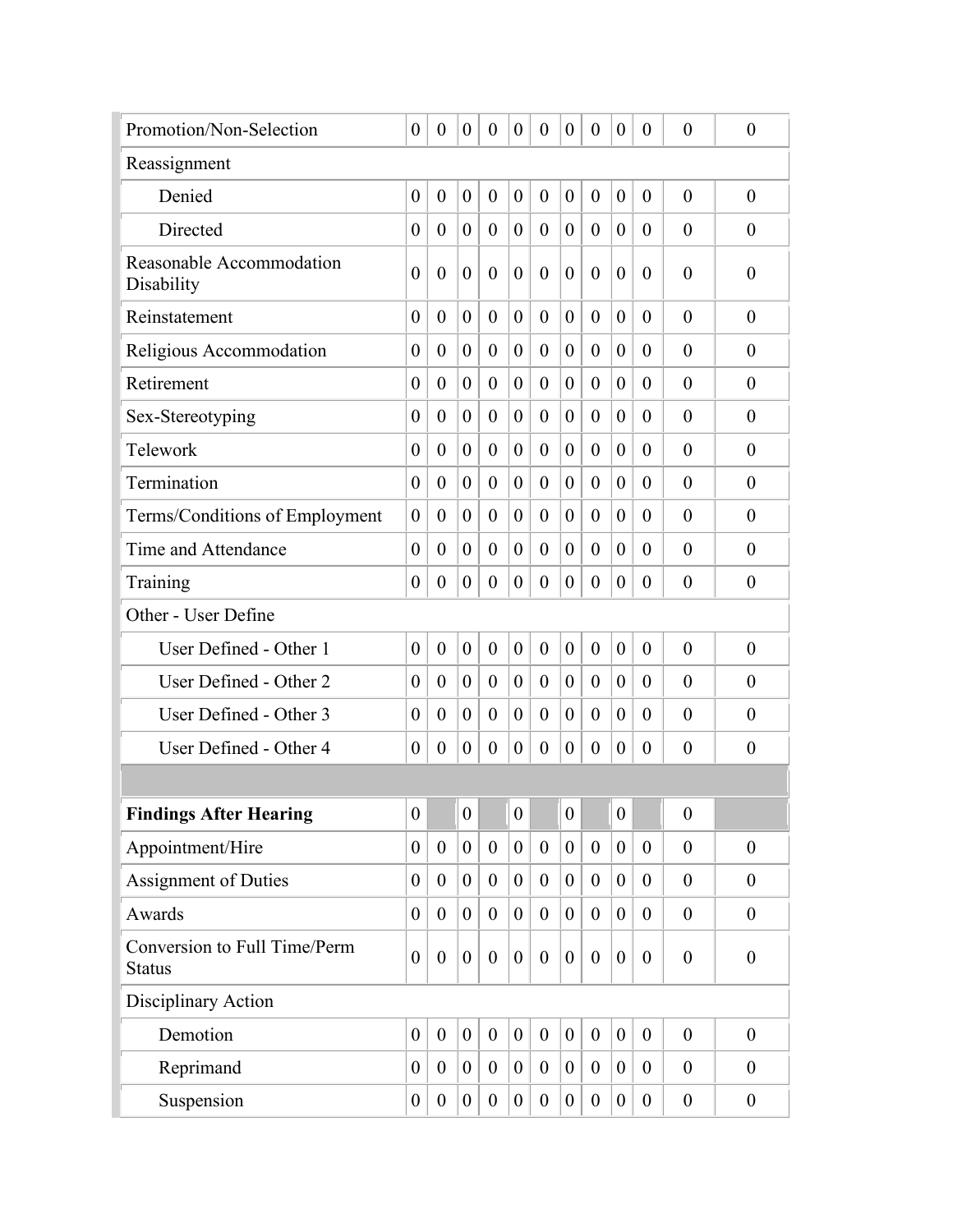| Removal                                | $\boldsymbol{0}$ | $\boldsymbol{0}$ | $\theta$         | $\boldsymbol{0}$ | $\theta$         | $\boldsymbol{0}$ | $\boldsymbol{0}$ | $\boldsymbol{0}$ | $\boldsymbol{0}$ | $\theta$         | $\theta$         | $\overline{0}$   |
|----------------------------------------|------------------|------------------|------------------|------------------|------------------|------------------|------------------|------------------|------------------|------------------|------------------|------------------|
| Other                                  | $\theta$         | $\overline{0}$   | $\overline{0}$   | $\boldsymbol{0}$ | $\boldsymbol{0}$ | $\boldsymbol{0}$ | $\boldsymbol{0}$ | $\theta$         | $\boldsymbol{0}$ | $\theta$         | $\theta$         | $\overline{0}$   |
| Duty Hours                             | $\boldsymbol{0}$ | $\overline{0}$   | $\theta$         | $\boldsymbol{0}$ | $\overline{0}$   | $\boldsymbol{0}$ | $\boldsymbol{0}$ | $\theta$         | $\boldsymbol{0}$ | $\overline{0}$   | $\theta$         | $\theta$         |
| Perf. Eval./ Appraisal                 | $\theta$         | $\overline{0}$   | $\overline{0}$   | $\overline{0}$   | $\overline{0}$   | $\boldsymbol{0}$ | $\overline{0}$   | $\theta$         | $\overline{0}$   | $\theta$         | $\theta$         | $\overline{0}$   |
| Examination/Test                       | $\theta$         | $\overline{0}$   | $\theta$         | $\overline{0}$   | $\overline{0}$   | $\theta$         | $\overline{0}$   | $\theta$         | $\boldsymbol{0}$ | $\theta$         | $\theta$         | $\boldsymbol{0}$ |
| Harassment                             |                  |                  |                  |                  |                  |                  |                  |                  |                  |                  |                  |                  |
| Non-Sexual                             | $\boldsymbol{0}$ | $\overline{0}$   | $\boldsymbol{0}$ | $\boldsymbol{0}$ | $\overline{0}$   | $\boldsymbol{0}$ | $\boldsymbol{0}$ | $\overline{0}$   | $\boldsymbol{0}$ | $\overline{0}$   | $\theta$         | $\theta$         |
| Sexual                                 | $\theta$         | $\overline{0}$   | $\boldsymbol{0}$ | $\theta$         | $\overline{0}$   | $\boldsymbol{0}$ | $\overline{0}$   | $\theta$         | $\theta$         | $\theta$         | $\theta$         | $\theta$         |
| <b>Medical Examination</b>             | $\overline{0}$   | $\overline{0}$   | $\theta$         | $\boldsymbol{0}$ | $\overline{0}$   | $\boldsymbol{0}$ | $\boldsymbol{0}$ | $\theta$         | $\boldsymbol{0}$ | $\overline{0}$   | $\theta$         | $\theta$         |
| Pay including overtime                 | $\theta$         | $\overline{0}$   | $\overline{0}$   | $\overline{0}$   | $\overline{0}$   | $\boldsymbol{0}$ | $\overline{0}$   | $\overline{0}$   | $\theta$         | $\theta$         | $\theta$         | $\theta$         |
| Promotion/Non-Selection                | $\boldsymbol{0}$ | $\boldsymbol{0}$ | $\boldsymbol{0}$ | $\boldsymbol{0}$ | $\boldsymbol{0}$ | $\boldsymbol{0}$ | $\boldsymbol{0}$ | $\boldsymbol{0}$ | $\boldsymbol{0}$ | $\theta$         | $\overline{0}$   | $\boldsymbol{0}$ |
| Reassignment                           |                  |                  |                  |                  |                  |                  |                  |                  |                  |                  |                  |                  |
| Denied                                 | $\boldsymbol{0}$ | $\overline{0}$   | $\overline{0}$   | $\mathbf{0}$     | $\overline{0}$   | $\boldsymbol{0}$ | $\boldsymbol{0}$ | $\mathbf{0}$     | $\overline{0}$   | $\overline{0}$   | $\overline{0}$   | $\overline{0}$   |
| Directed                               | $\theta$         | $\overline{0}$   | $\theta$         | $\overline{0}$   | $\theta$         | $\theta$         | $\boldsymbol{0}$ | $\overline{0}$   | $\theta$         | $\theta$         | $\theta$         | $\theta$         |
| Reasonable Accommodation<br>Disability | $\theta$         | $\overline{0}$   | $\overline{0}$   | $\mathbf{0}$     | $\theta$         | $\overline{0}$   | $\overline{0}$   | $\theta$         | $\overline{0}$   | $\theta$         | $\theta$         | $\overline{0}$   |
| Reinstatement                          | $\overline{0}$   | $\overline{0}$   | $\overline{0}$   | $\boldsymbol{0}$ | $\boldsymbol{0}$ | $\boldsymbol{0}$ | $\boldsymbol{0}$ | $\theta$         | $\boldsymbol{0}$ | $\overline{0}$   | $\theta$         | $\overline{0}$   |
| Religious Accommodation                | $\theta$         | $\overline{0}$   | $\theta$         | $\overline{0}$   | $\overline{0}$   | $\boldsymbol{0}$ | $\boldsymbol{0}$ | $\theta$         | $\theta$         | $\overline{0}$   | $\theta$         | $\theta$         |
| Retirement                             | $\theta$         | $\overline{0}$   | $\overline{0}$   | $\theta$         | $\overline{0}$   | $\boldsymbol{0}$ | $\overline{0}$   | $\theta$         | $\overline{0}$   | $\theta$         | $\theta$         | $\overline{0}$   |
| Sex-Stereotyping                       | $\theta$         | $\overline{0}$   | $\theta$         | $\theta$         | $\theta$         | $\theta$         | $\overline{0}$   | $\theta$         | $\theta$         | $\theta$         | $\theta$         | $\theta$         |
| Telework                               | $\theta$         | $\overline{0}$   | $\theta$         | $\boldsymbol{0}$ | $\theta$         | $\boldsymbol{0}$ | $\boldsymbol{0}$ | $\theta$         | $\boldsymbol{0}$ | $\overline{0}$   | $\theta$         | $\boldsymbol{0}$ |
| Termination                            | $\boldsymbol{0}$ | $\mathbf{0}$     | $\boldsymbol{0}$ | $\boldsymbol{0}$ | $\boldsymbol{0}$ | $\boldsymbol{0}$ | $\boldsymbol{0}$ | $\boldsymbol{0}$ | $\overline{0}$   | $\boldsymbol{0}$ | $\boldsymbol{0}$ | $\boldsymbol{0}$ |
| Terms/Conditions of Employment         | $\overline{0}$   | $\mathbf{0}$     | $\overline{0}$   | $\theta$         | $\overline{0}$   | $\overline{0}$   | $\overline{0}$   | $\mathbf{0}$     | $\overline{0}$   | $\overline{0}$   | $\theta$         | $\boldsymbol{0}$ |
| Time and Attendance                    | $\overline{0}$   | $\boldsymbol{0}$ | $\overline{0}$   | $\boldsymbol{0}$ | $\mathbf{0}$     | $\boldsymbol{0}$ | $\overline{0}$   | $\theta$         | $\boldsymbol{0}$ | $\overline{0}$   | $\mathbf{0}$     | $\overline{0}$   |
| Training                               | $\overline{0}$   | $\overline{0}$   | $\overline{0}$   | $\theta$         | $\overline{0}$   | $\boldsymbol{0}$ | $\boldsymbol{0}$ | $\theta$         | $\boldsymbol{0}$ | $\theta$         | $\mathbf{0}$     | $\boldsymbol{0}$ |
| Other - User Define                    |                  |                  |                  |                  |                  |                  |                  |                  |                  |                  |                  |                  |
| User Defined - Other 1                 | $\boldsymbol{0}$ | $\boldsymbol{0}$ | $\overline{0}$   | $\boldsymbol{0}$ | $\boldsymbol{0}$ | $\boldsymbol{0}$ | $\boldsymbol{0}$ | $\boldsymbol{0}$ | $\boldsymbol{0}$ | $\boldsymbol{0}$ | $\mathbf{0}$     | $\boldsymbol{0}$ |
| User Defined - Other 2                 | $\overline{0}$   | $\theta$         | $\overline{0}$   | $\boldsymbol{0}$ | $\boldsymbol{0}$ | $\boldsymbol{0}$ | $\boldsymbol{0}$ | $\theta$         | $\boldsymbol{0}$ | $\theta$         | $\mathbf{0}$     | $\theta$         |
| User Defined - Other 3                 | $\theta$         | $\theta$         | $\overline{0}$   | $\boldsymbol{0}$ | $\overline{0}$   | $\boldsymbol{0}$ | $\boldsymbol{0}$ | $\theta$         | $\boldsymbol{0}$ | $\overline{0}$   | $\mathbf{0}$     | $\theta$         |
| User Defined - Other 4                 | $\overline{0}$   | $\boldsymbol{0}$ | $\overline{0}$   | $\boldsymbol{0}$ | $\boldsymbol{0}$ | $\boldsymbol{0}$ | $\boldsymbol{0}$ | $\boldsymbol{0}$ | $\boldsymbol{0}$ | $\boldsymbol{0}$ | $\boldsymbol{0}$ | $\boldsymbol{0}$ |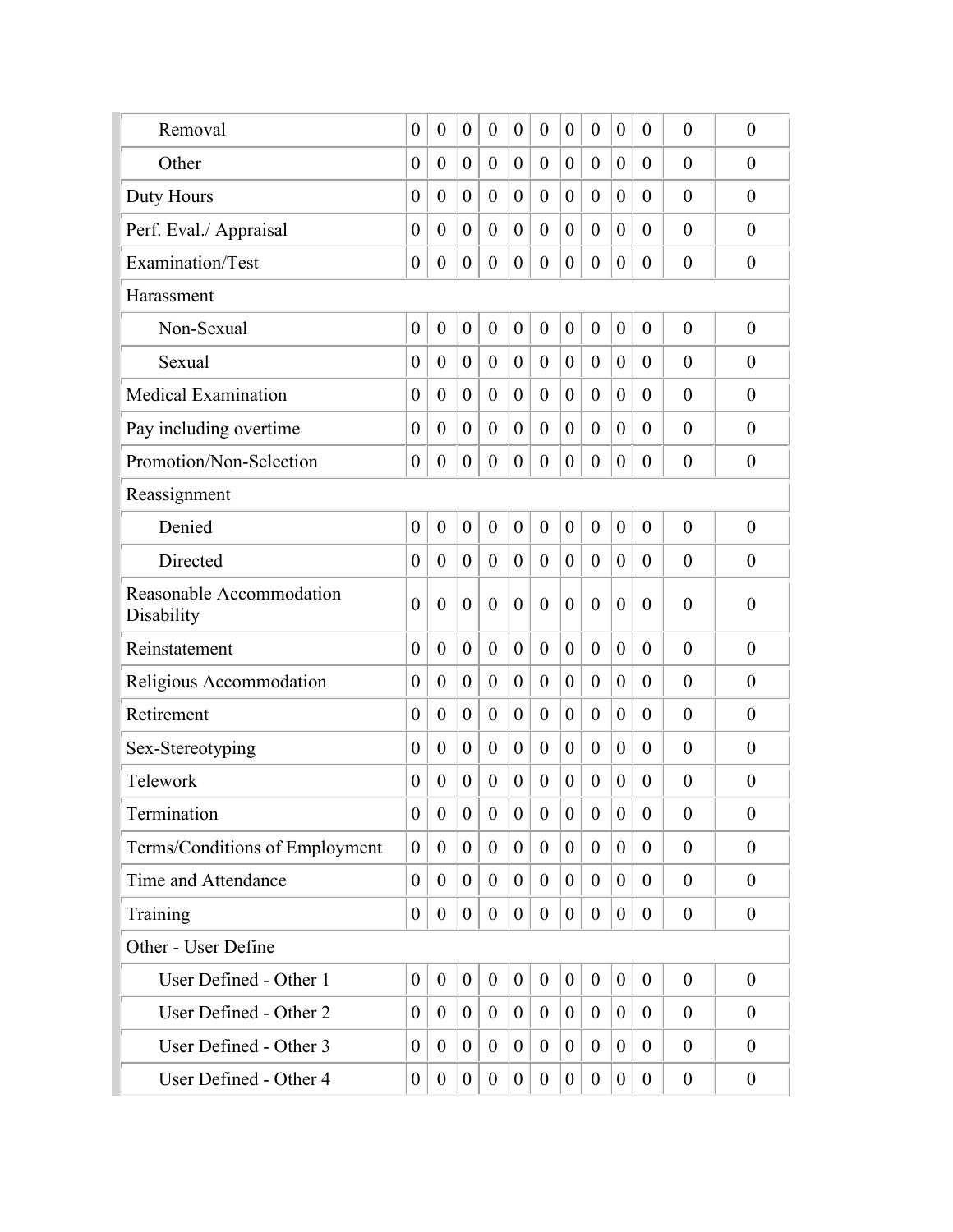| <b>Findings Without Hearing</b>               | $\boldsymbol{0}$ |                  | $\overline{0}$   |                  | $\boldsymbol{0}$ |                         | $\boldsymbol{0}$ |                  | $\boldsymbol{0}$ |                  | $\overline{0}$   |                  |
|-----------------------------------------------|------------------|------------------|------------------|------------------|------------------|-------------------------|------------------|------------------|------------------|------------------|------------------|------------------|
| Appointment/Hire                              | $\overline{0}$   | $\boldsymbol{0}$ | $\boldsymbol{0}$ | $\theta$         | $\boldsymbol{0}$ | $\boldsymbol{0}$        | $\boldsymbol{0}$ | $\theta$         | $\boldsymbol{0}$ | $\theta$         | $\theta$         | $\theta$         |
| <b>Assignment of Duties</b>                   | $\boldsymbol{0}$ | $\boldsymbol{0}$ | $\overline{0}$   | $\boldsymbol{0}$ | $\boldsymbol{0}$ | $\boldsymbol{0}$        | $\boldsymbol{0}$ | $\overline{0}$   | $\boldsymbol{0}$ | $\theta$         | $\overline{0}$   | $\boldsymbol{0}$ |
| Awards                                        | $\overline{0}$   | $\overline{0}$   | $\overline{0}$   | $\boldsymbol{0}$ | $\theta$         | $\boldsymbol{0}$        | $\boldsymbol{0}$ | $\theta$         | $\boldsymbol{0}$ | $\theta$         | $\overline{0}$   | $\boldsymbol{0}$ |
| Conversion to Full Time/Perm<br><b>Status</b> | $\boldsymbol{0}$ | $\overline{0}$   | $\boldsymbol{0}$ | $\boldsymbol{0}$ | $\theta$         | $\boldsymbol{0}$        | $\boldsymbol{0}$ | $\overline{0}$   | $\boldsymbol{0}$ | $\theta$         | $\overline{0}$   | $\boldsymbol{0}$ |
| Disciplinary Action                           |                  |                  |                  |                  |                  |                         |                  |                  |                  |                  |                  |                  |
| Demotion                                      | $\boldsymbol{0}$ | $\boldsymbol{0}$ | $\boldsymbol{0}$ | $\boldsymbol{0}$ | $\boldsymbol{0}$ | $\boldsymbol{0}$        | $\boldsymbol{0}$ | $\overline{0}$   | $\boldsymbol{0}$ | $\overline{0}$   | $\overline{0}$   | $\boldsymbol{0}$ |
| Reprimand                                     | $\overline{0}$   | $\boldsymbol{0}$ | $\overline{0}$   | $\boldsymbol{0}$ | $\theta$         | $\boldsymbol{0}$        | $\boldsymbol{0}$ | $\overline{0}$   | $\boldsymbol{0}$ | $\theta$         | $\theta$         | $\boldsymbol{0}$ |
| Suspension                                    | $\overline{0}$   | $\overline{0}$   | $\overline{0}$   | $\boldsymbol{0}$ | $\theta$         | $\overline{0}$          | $\overline{0}$   | $\overline{0}$   | $\overline{0}$   | $\theta$         | $\theta$         | $\boldsymbol{0}$ |
| Removal                                       | $\theta$         | $\overline{0}$   | $\overline{0}$   | $\theta$         | $\theta$         | $\overline{0}$          | $\overline{0}$   | $\overline{0}$   | $\theta$         | $\theta$         | $\theta$         | $\theta$         |
| Other                                         | $\overline{0}$   | $\overline{0}$   | $\overline{0}$   | $\boldsymbol{0}$ | $\theta$         | $\overline{0}$          | $\overline{0}$   | $\theta$         | $\boldsymbol{0}$ | $\theta$         | $\overline{0}$   | $\boldsymbol{0}$ |
| Duty Hours                                    | $\overline{0}$   | $\overline{0}$   | $\overline{0}$   | $\overline{0}$   | $\theta$         | $\overline{0}$          | $\overline{0}$   | $\theta$         | $\boldsymbol{0}$ | $\theta$         | $\theta$         | $\theta$         |
| Perf. Eval./ Appraisal                        | $\overline{0}$   | $\overline{0}$   | $\overline{0}$   | $\overline{0}$   | $\theta$         | $\overline{0}$          | $\overline{0}$   | $\theta$         | $\overline{0}$   | $\theta$         | $\overline{0}$   | $\boldsymbol{0}$ |
| Examination/Test                              | $\boldsymbol{0}$ | $\boldsymbol{0}$ | $\boldsymbol{0}$ | $\boldsymbol{0}$ | $\boldsymbol{0}$ | $\boldsymbol{0}$        | $\boldsymbol{0}$ | $\overline{0}$   | $\boldsymbol{0}$ | $\theta$         | $\theta$         | $\boldsymbol{0}$ |
| Harassment                                    |                  |                  |                  |                  |                  |                         |                  |                  |                  |                  |                  |                  |
| Non-Sexual                                    | $\boldsymbol{0}$ | $\overline{0}$   | $\overline{0}$   | $\boldsymbol{0}$ | $\theta$         | $\boldsymbol{0}$        | $\boldsymbol{0}$ | $\overline{0}$   | $\boldsymbol{0}$ | $\theta$         | $\theta$         | $\boldsymbol{0}$ |
| Sexual                                        | $\boldsymbol{0}$ | $\boldsymbol{0}$ | $\overline{0}$   | $\boldsymbol{0}$ | $\boldsymbol{0}$ | $\boldsymbol{0}$        | $\boldsymbol{0}$ | $\overline{0}$   | $\boldsymbol{0}$ | $\theta$         | $\overline{0}$   | $\boldsymbol{0}$ |
| <b>Medical Examination</b>                    | $\boldsymbol{0}$ | $\boldsymbol{0}$ | $\boldsymbol{0}$ | $\boldsymbol{0}$ | $\overline{0}$   | $\boldsymbol{0}$        | $\boldsymbol{0}$ | $\overline{0}$   | $\boldsymbol{0}$ | $\theta$         | $\overline{0}$   | $\boldsymbol{0}$ |
| Pay including overtime                        | $\theta$         | $\boldsymbol{0}$ | $\overline{0}$   | $\theta$         | $\theta$         | $\boldsymbol{0}$        | $\overline{0}$   | $\theta$         | $\theta$         | $\theta$         | $\theta$         | $\boldsymbol{0}$ |
| Promotion/Non-Selection                       | 0 <sup>1</sup>   | $\boldsymbol{0}$ | $ 0\rangle$      | $\overline{0}$   |                  | $\vert 0 \vert 0 \vert$ | 0 <sup>1</sup>   | $\overline{0}$   | $\vert 0 \vert$  | $\boldsymbol{0}$ | $\boldsymbol{0}$ | $\boldsymbol{0}$ |
| Reassignment                                  |                  |                  |                  |                  |                  |                         |                  |                  |                  |                  |                  |                  |
| Denied                                        | $\overline{0}$   | $\mathbf{0}$     | $\overline{0}$   | $\overline{0}$   | $\overline{0}$   | $\overline{0}$          | $\boldsymbol{0}$ | $\theta$         | $\boldsymbol{0}$ | $\overline{0}$   | $\overline{0}$   | $\boldsymbol{0}$ |
| Directed                                      | $\overline{0}$   | $\boldsymbol{0}$ | $\boldsymbol{0}$ | $\boldsymbol{0}$ | $\mathbf{0}$     | $\boldsymbol{0}$        | $\boldsymbol{0}$ | $\overline{0}$   | $\boldsymbol{0}$ | $\overline{0}$   | $\theta$         | $\overline{0}$   |
| Reasonable Accommodation<br>Disability        | $\overline{0}$   | $\overline{0}$   | $\overline{0}$   | $\overline{0}$   | $\theta$         | $\theta$                | $\overline{0}$   | $\overline{0}$   | $\boldsymbol{0}$ | $\theta$         | $\overline{0}$   | $\overline{0}$   |
| Reinstatement                                 | $\overline{0}$   | $\theta$         | $\overline{0}$   | $\overline{0}$   | $\overline{0}$   | $\theta$                | $\overline{0}$   | $\theta$         | $\boldsymbol{0}$ | $\theta$         | $\mathbf{0}$     | $\boldsymbol{0}$ |
| Religious Accommodation                       | $\overline{0}$   | $\overline{0}$   | $\overline{0}$   | $\overline{0}$   | $\theta$         | $\boldsymbol{0}$        | $\theta$         | $\overline{0}$   | $\overline{0}$   | $\overline{0}$   | $\overline{0}$   | $\overline{0}$   |
| Retirement                                    | $\overline{0}$   | $\overline{0}$   | $\overline{0}$   | $\overline{0}$   | $\theta$         | $\boldsymbol{0}$        | $\boldsymbol{0}$ | $\theta$         | $\boldsymbol{0}$ | $\overline{0}$   | $\theta$         | $\boldsymbol{0}$ |
| Sex-Stereotyping                              | $\boldsymbol{0}$ | $\boldsymbol{0}$ | $\boldsymbol{0}$ | $\boldsymbol{0}$ | $\overline{0}$   | $\boldsymbol{0}$        | $\boldsymbol{0}$ | $\boldsymbol{0}$ | $\boldsymbol{0}$ | $\overline{0}$   | $\theta$         | $\boldsymbol{0}$ |